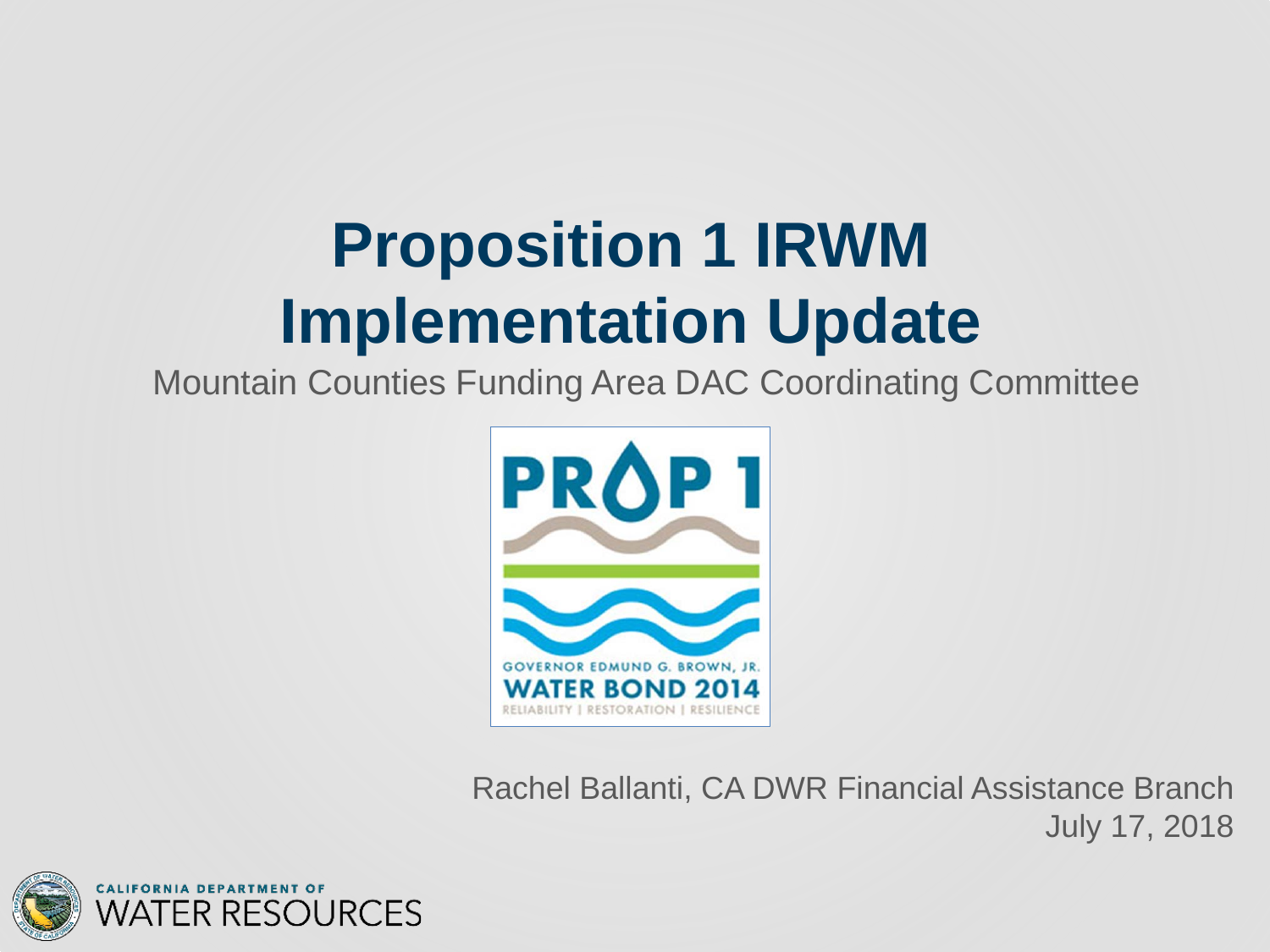#### **Past Updates and Current Activities**

- April 24 DWR staff attended Mountain Counites Meeting (Sacramento)
- May 25 Brief Implementation Update (Twain Harte)
- worked with Roundtable of Regions to develop/refine concepts
- Today updates on process and timeline
- Final revisions to Draft PSP for release in September

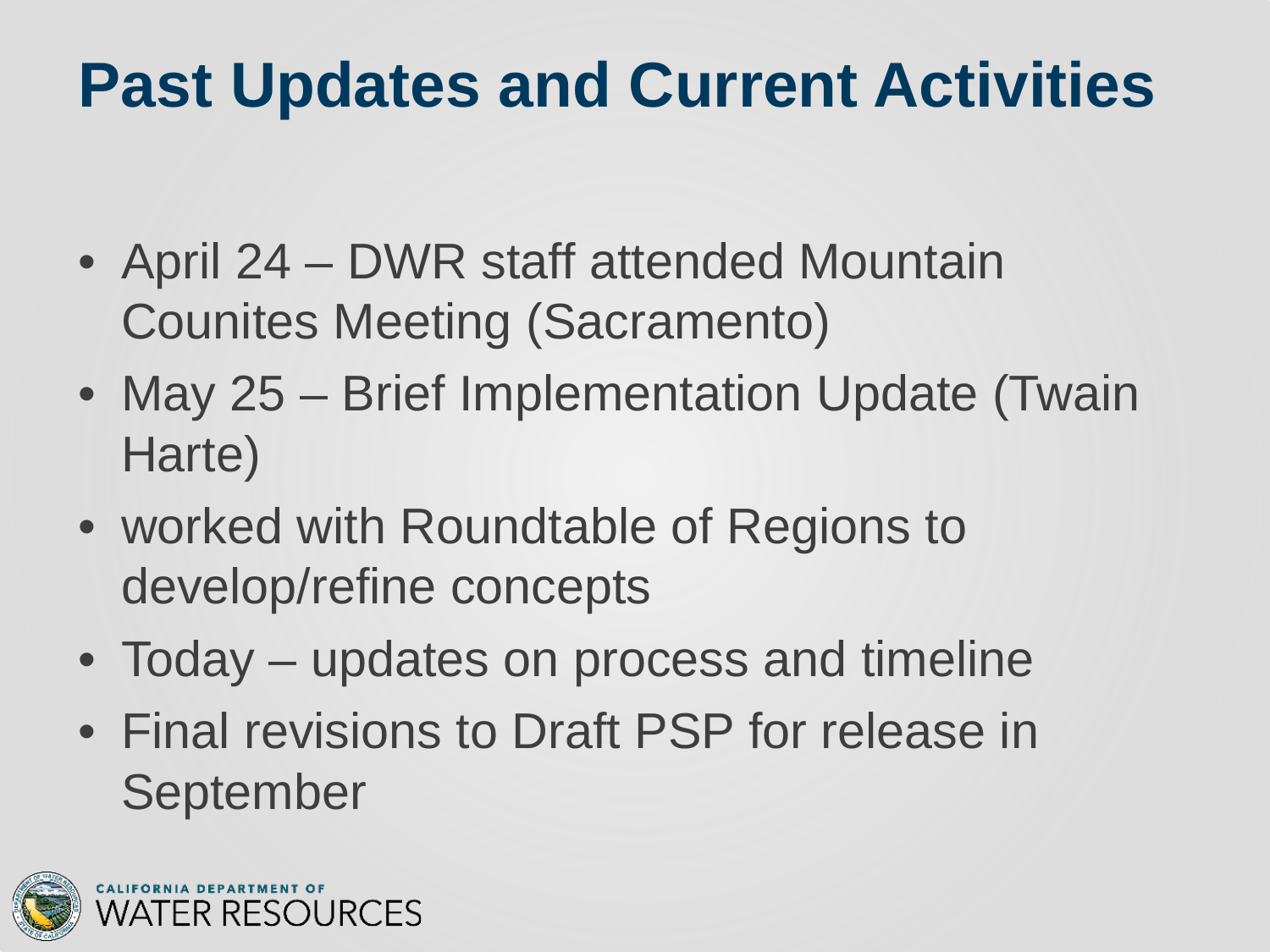# **Proposition 1, Chapter 7**

- Help water infrastructure systems **adapt to climate change**
- Provide incentives for water agencies throughout each watershed to **collaborate** in managing the region's water resources and setting regional priorities for water infrastructure
- Improve regional **water self-reliance** consistent with Section 85021

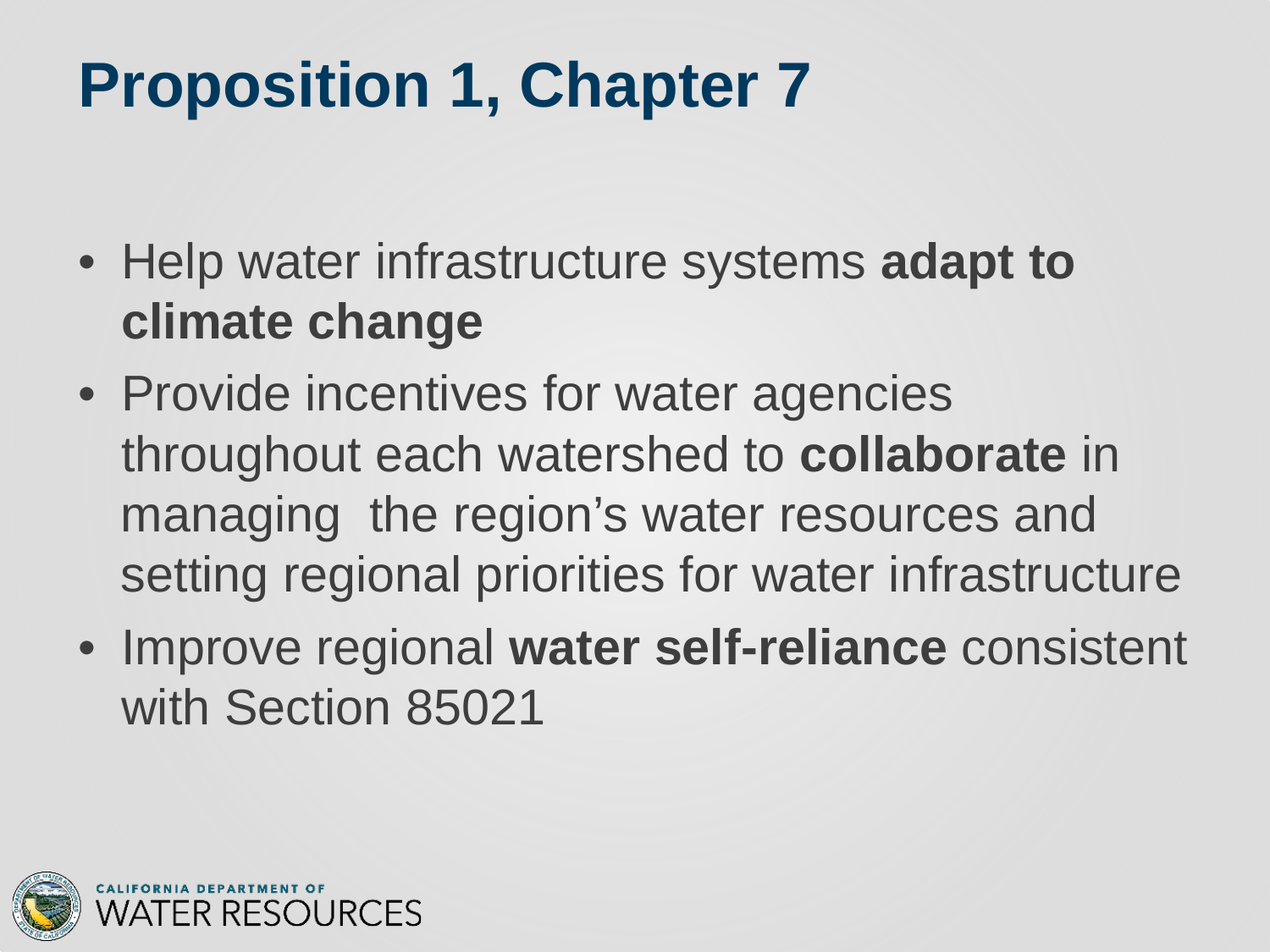# **Refining PSP Concepts**

- Funding Area Workshops
- Funding Available in Round 1

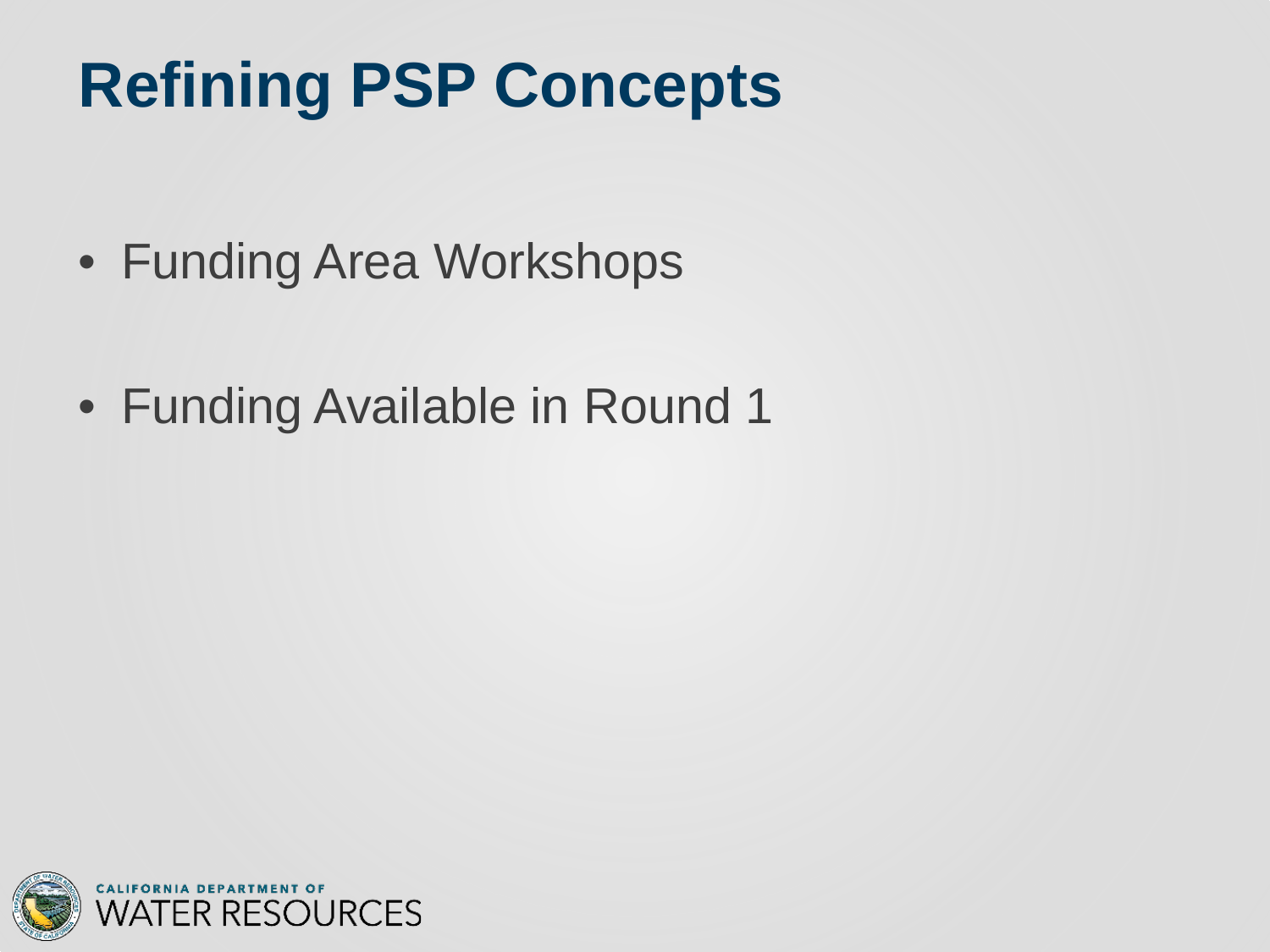# **Funding Area Allocations**



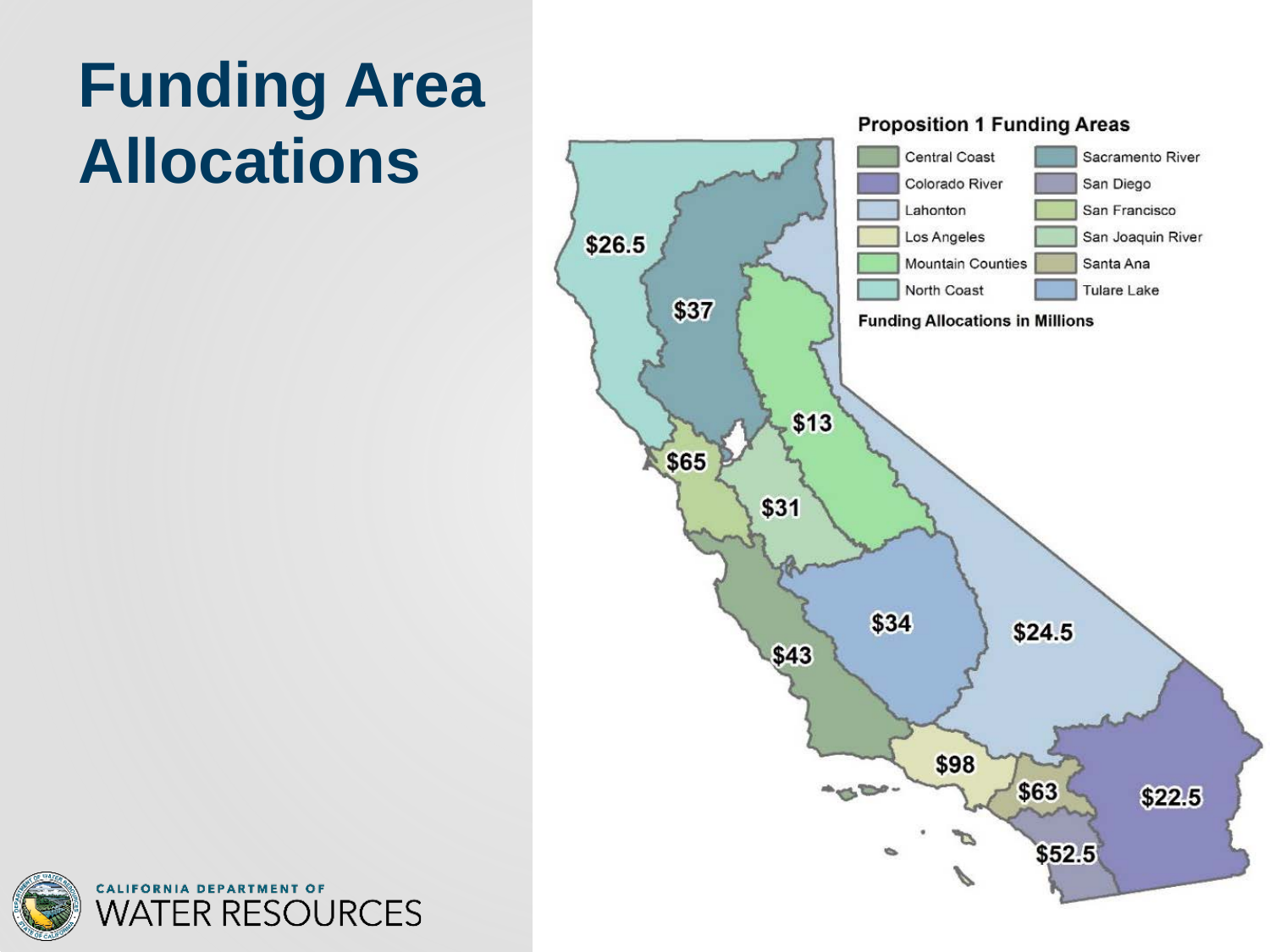### **Funding Available – Round 1**

| <b>Funding Area</b>      | <b>Proposition 1</b><br><b>Allocation</b> | <b>General Implementation</b><br><b>Funding</b><br>(Maximum Available<br>Round 1) 50% of<br><b>Balance</b> |               | <b>Implementation</b><br><b>Funding Benefitting</b><br><b>DACs</b><br>(Maximum Available<br>Round 1 ) 30% of<br><b>Balance</b> |
|--------------------------|-------------------------------------------|------------------------------------------------------------------------------------------------------------|---------------|--------------------------------------------------------------------------------------------------------------------------------|
| North Coast              | \$26,500,000                              | $\boldsymbol{\mathcal{S}}$                                                                                 | 9,672,500     | \$795,000                                                                                                                      |
| San Francisco Bay        | \$65,000,000                              | $\mathcal{L}$                                                                                              | 23,725,000    | \$1,950,000                                                                                                                    |
| <b>Central Coast</b>     | \$43,000,000                              | $\mathcal{S}$                                                                                              | 15,554,441    | \$1,290,000                                                                                                                    |
| Los Angeles              | \$98,000,000                              | $\mathbb{S}$                                                                                               | 35,770,000    | \$2,940,000                                                                                                                    |
| <b>Santa Ana</b>         | \$63,000,000                              | $\mathcal{S}$                                                                                              | 22,870,000    | \$1,890,000                                                                                                                    |
| San Diego                | \$52,500,000                              | $\boldsymbol{\mathcal{S}}$                                                                                 | 18,886,825    | \$1,575,000                                                                                                                    |
| Sacramento River         | \$37,000,000                              | $\mathcal{S}$                                                                                              | 13,347,889    | \$1,110,000                                                                                                                    |
| San Joaquin River *      | \$31,000,000                              | $\mathcal{C}$                                                                                              | 11,207,438    | \$930,000                                                                                                                      |
| Tulare/Kern              | \$34,000,000                              | $\mathcal{L}$                                                                                              | 12,034,056    | \$1,020,000                                                                                                                    |
| North/South Lahontan     | \$24,500,000                              | $\boldsymbol{\theta}$                                                                                      | 8,521,985     | \$735,000                                                                                                                      |
| Colorado River           | \$22,500,000                              | $\boldsymbol{\mathcal{L}}$                                                                                 | 7,413,265     | \$675,000                                                                                                                      |
| <b>Mountain Counties</b> | \$13,000,000                              | $\boldsymbol{\theta}$                                                                                      | 4,703,047     | \$390,000                                                                                                                      |
| Total                    | \$510,000,000                             |                                                                                                            | \$183,706,446 | \$15,300,000                                                                                                                   |

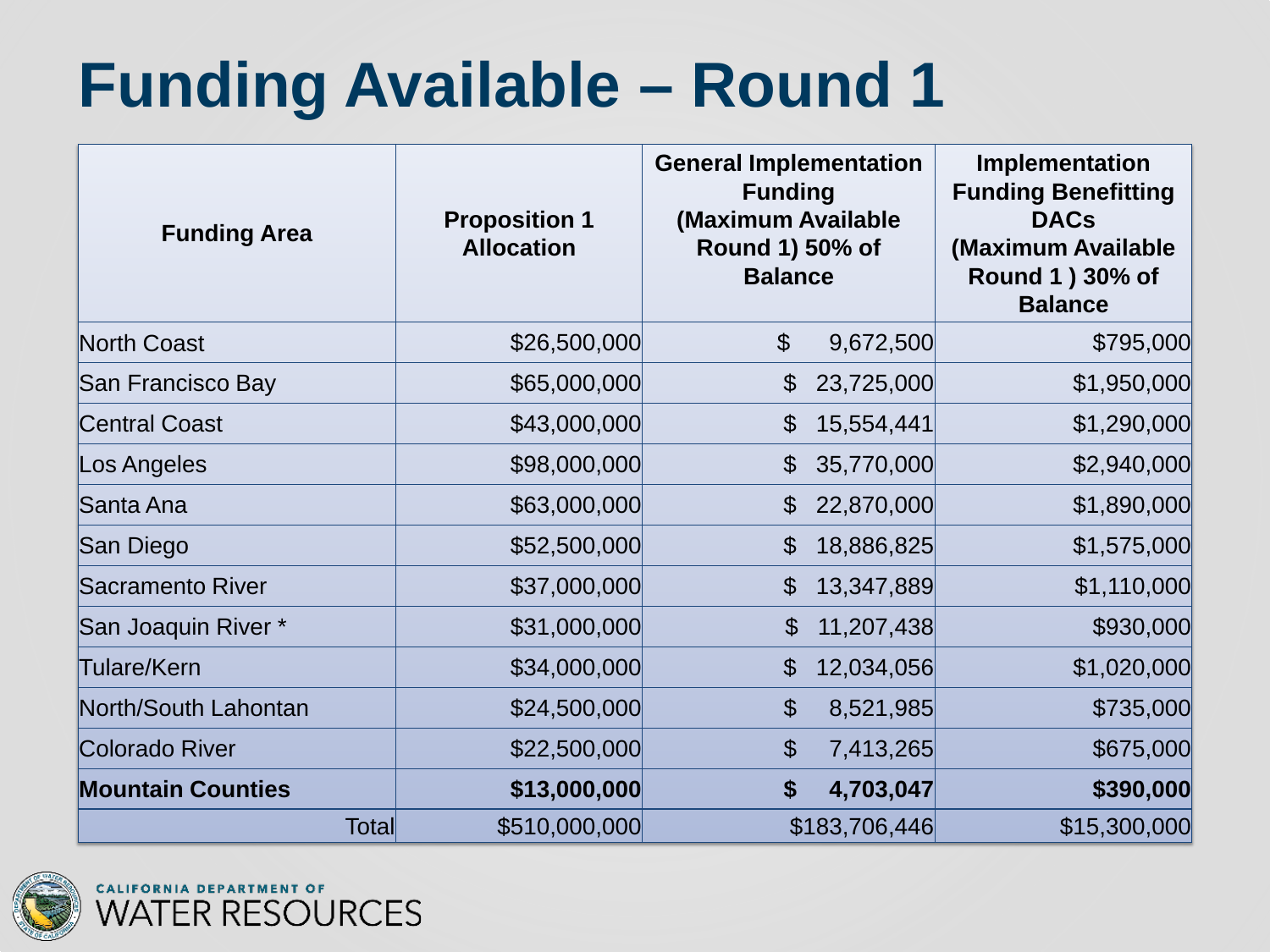#### **Tentative schedule**

- September 2018 DRAFT PSP and Guidelines
- October 2018 3 Public Meetings
- Late Fall 2018 FINAL PSP and Guidelines
- February July 2019 Pre-Application Workshops
- April 2019 First Application Submitted
- 2019 Final Award and Grant Agreement Execution following set time period after Pre-Application Workshop